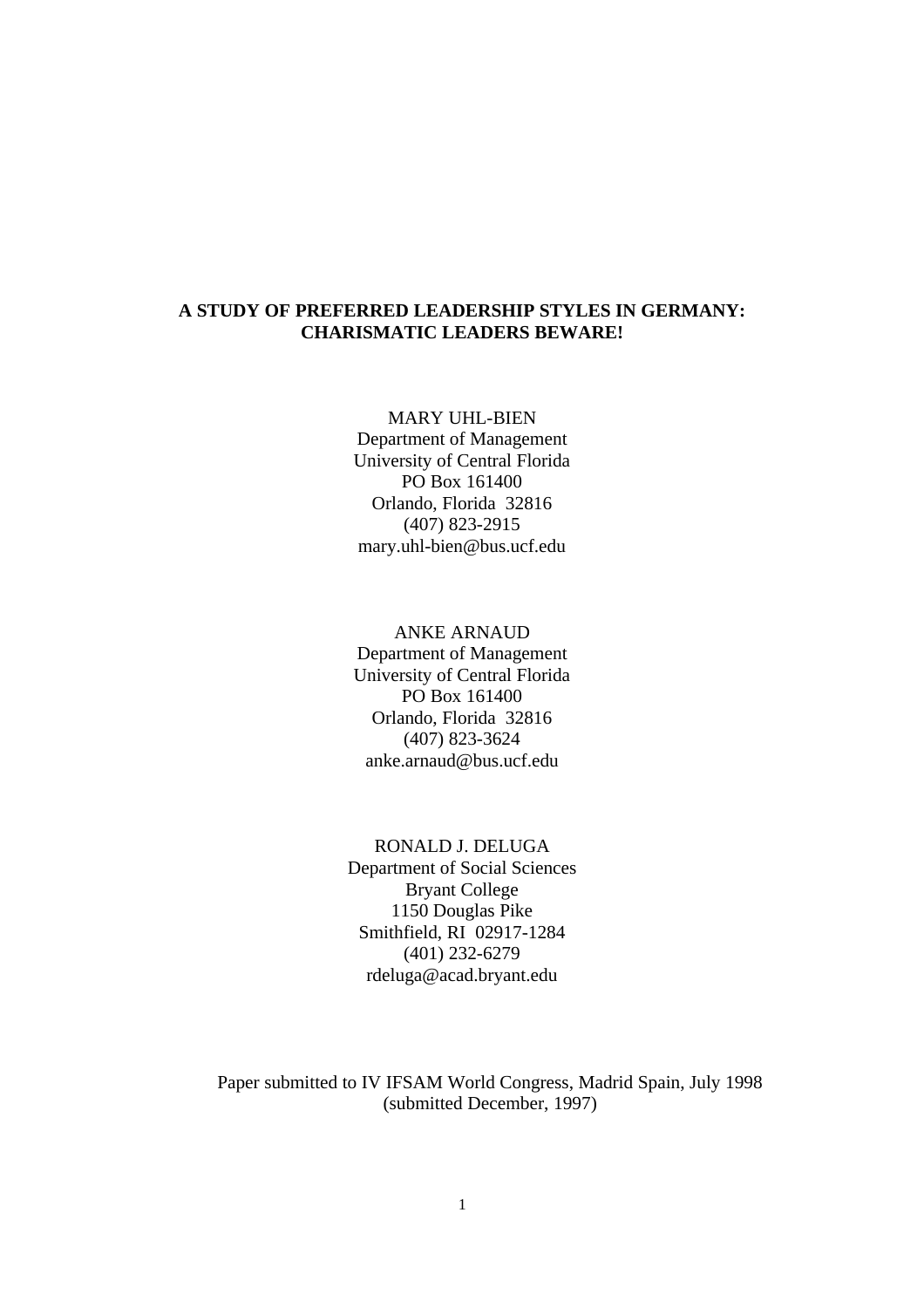## **A STUDY OF PREFERRED LEADERSHIP STYLES IN GERMANY: CHARISMATIC LEADERS BEWARE!**

As firms expand beyond their national borders and globalization takes hold, understanding differences in business practices across countries becomes increasingly important. International research has recognized this issue, and as a result a body of literature has developed addressing cultural differences across countries. Although this literature has been growing, one area that is underexplored is leadership. Very little research has examined the cross-cultural aspects of leadership (Dorfman, 1996; House & Wright, in press), and many of the recent developments in the leadership literature in the U.S. have not been adequately discussed relative to cultural differences (Kanungo & Mendonca, 1996). For example, the current "hot topics" in the leadership literature in the U.S. include transformational leadership (Bass, 1990), charisma (Klein & House, 1995), empowerment (Block, 1987), and leader-member exchange (LMX) (Graen & Uhl-Bien, 1995). The leadership styles described by these approaches are clearly being promoted to practitioners in the U.S., and many companies are investing substantial amounts of resources in training their managers to use such styles. The question is, how well accepted are these leadership practices in other countries? Given that these leadership styles are considered appropriate for American employees, how appropriate are they for leading employees in other countries?

The present paper explores the question of transferability of American leadership styles to foreign contexts, and one country in particular--Germany. Germany was selected for this study because questions could be raised about the appropriateness of certain popular American leadership styles for German employees. One issue in particular was that of charisma. Discussions with Germans and a review of the literature suggests that contrary to the U.S. where charisma is very popular, Germans may not prefer charisma, and may even respond very negatively to it (Steyrer, 1995). Despite this possibility, empirical research has not examined the subject, and the cross-cultural literature has not yet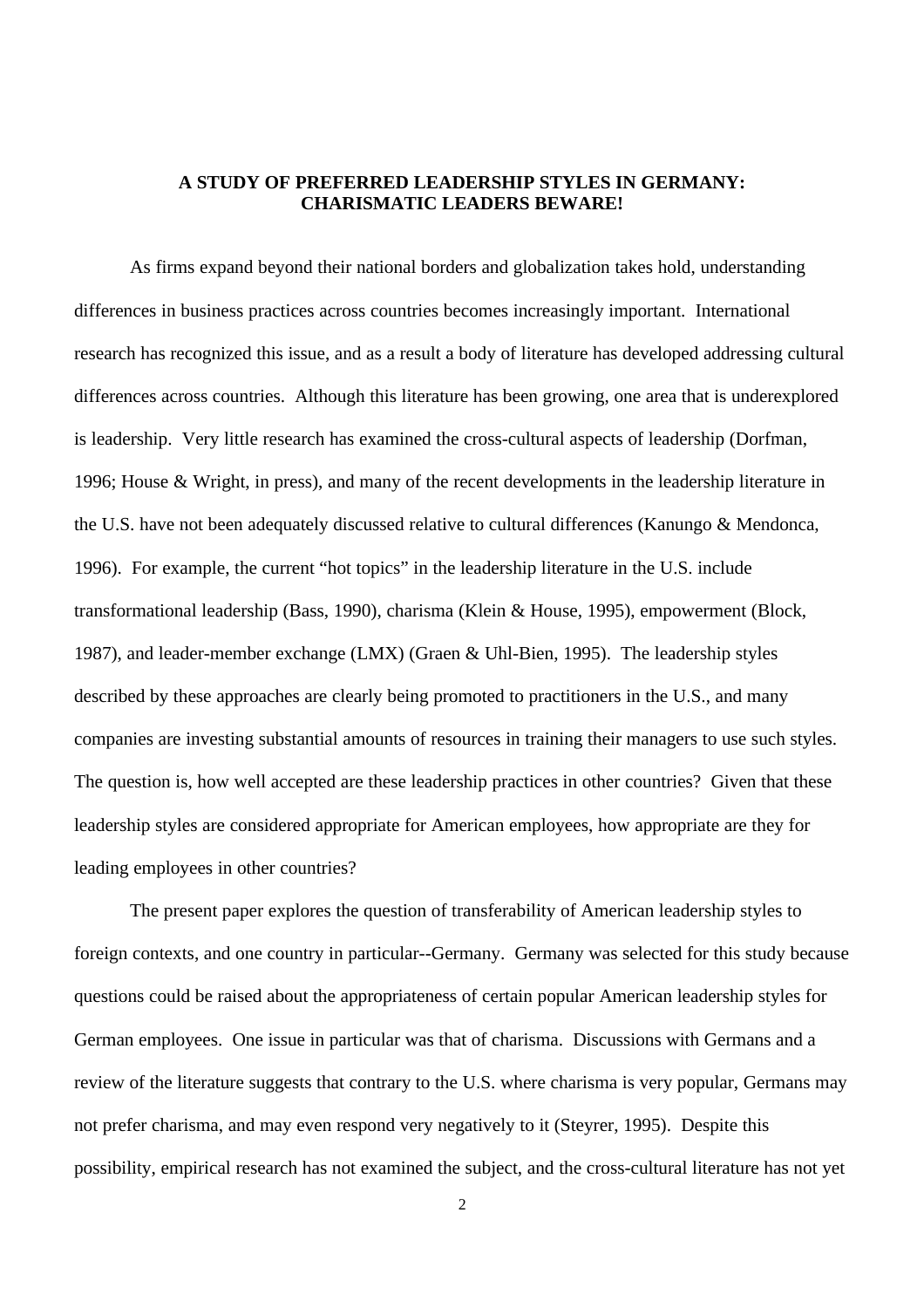recognized it. This issue is important, however, since Germany continues to be a strong presence in the global arena, and many of the major international firms can expect to find themselves operating at some time within the German context. If charisma is not well accepted in Germany, foreign firms must factor this into their decisions about the kinds of managers they send to Germany. Moreover, it would be useful to know what styles *are* preferred in Germany so that multinational firms can be careful about the kinds of investments they make in leadership training and education for the global arena.

Thus, the present paper begins to address the issue of appropriate leadership styles for managing within Germany by offering conceptual background for understanding differences in the German context. The paper focuses first on charisma, and then expands the focus to other approaches discussed in the leadership literature, including empowerment, leader-member exchange, transformational/ transactional leadership, and directing. Each of the styles are briefly reviewed and then discussed relative to the German context. Hypotheses are developed, and a preliminary test of these hypotheses using a pilot study is reported. The paper concludes by discussing the findings and describing a plan for a follow-up investigation of these issues.

## LEADERSHIP IN THE GERMAN CONTEXT

### Charisma

Of the leadership trends currently popular in the American context, one of the most appealing is charisma. Charisma has an aura and mystique that intrigues researchers and practitioners alike. Unlike other leadership approaches that have generally accepted definitions and descriptions, there is less agreement about what makes a leader charismatic and what attracts followers to such a leader. One thing is clear, however—in the American context the idea of charismatic leadership is not only appealing but desirable. The question of interest to many Americans is not what is charisma, but how can I become a charismatic leader?

In the German context, however, the appeal of charisma is less certain. Germans have lived for the past half-century in the shadow of World War II, and for many the shame of their actions at the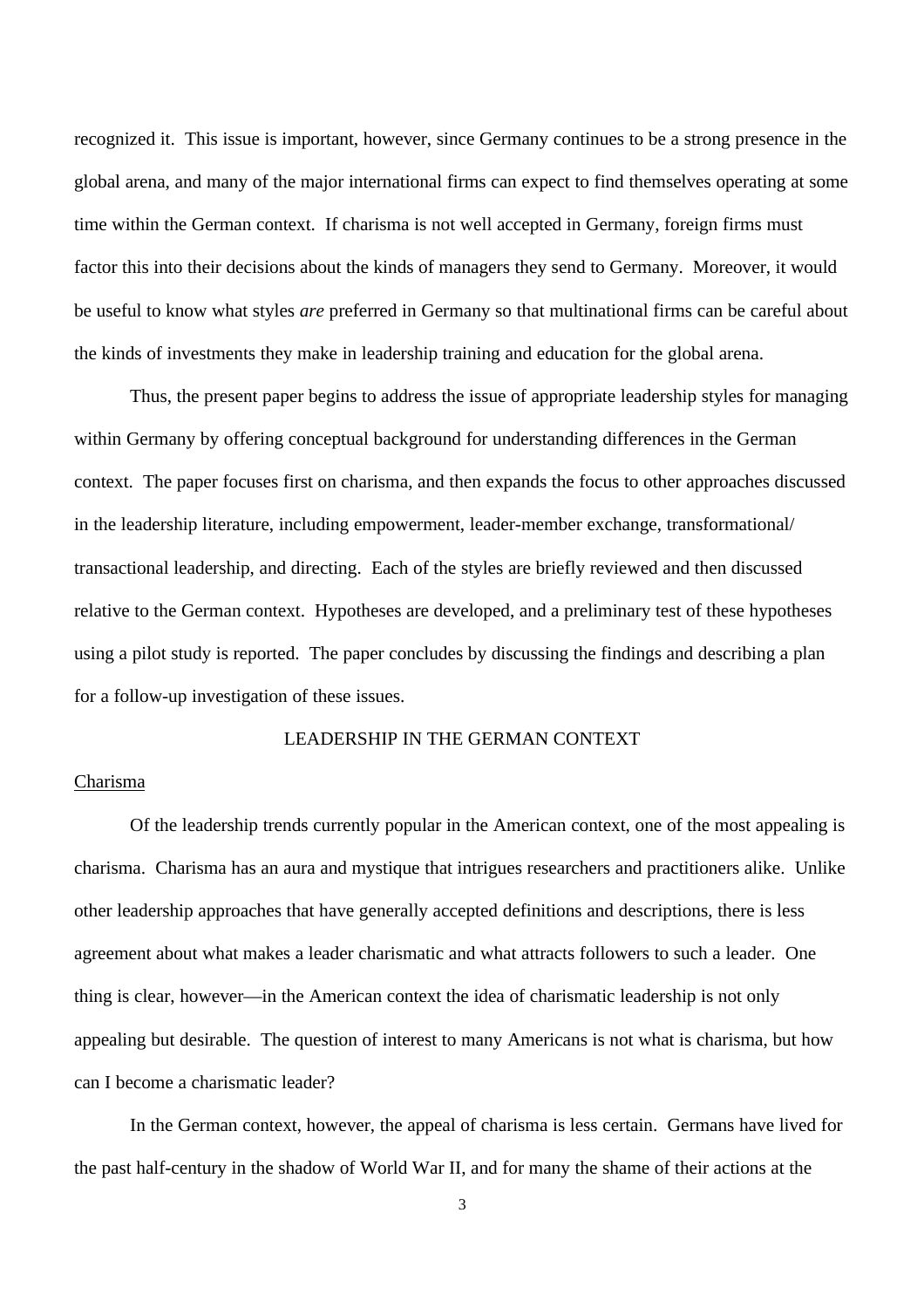hands of Hitler—perhaps the ultimate charismatic leader—seems to have left many wary of charisma in general (Zingerle, 1981). As an indicant of this, a review of the German literature reveals a notable absence of discussion of charisma, and even today the mention of Hitler or the Holocaust in German society evokes incredible emotion. As one of the few who have broached the subject, German scholar Johannes Steyrer (1995) notes that though Germans should be studying charisma more they are averse to even discussing it—the German people may be so touchy they cannot bring themselves to talk about it. Zingerle (1981) concurs, arguing that the inhibition of the charismatic phenomena in Germany is due to history, which causes Germans to associate charisma with dictatorship.

This inhibition toward charisma is consistent with modern German cultural norms regarding interpersonal behavior and communication. Unlike Americans who relish hype and image, Germans tend toward understatement and value frankness and directness. They want the facts, and do not feel secure about situations until they get behind the surface to see the truth (Hall & Reed Hall, 1983). They are suspicious of hyperbole, and fear being manipulated by others who they perceive as fast talkers. They prefer directives to dialogue, and believe that aggressiveness is bad form—often in meetings the German who speaks the most softly is the one to pay attention to, not the one who makes the most noise. They are more reserved than Americans and like conformity, believing that standing out is flaunting one's success.

In addition, contrary to American culture which advocates powerful leaders who have high individualism, creativity, and charisma, Germany has enacted strong legislation to protect citizens from potentially dangerous overly powerful leaders. Government regulates many aspects of labor, and major decisions are made by committees of managers, employees, and union representatives to ensure that decisions are not dictatorial. This creates an emphasis toward social control that results in loss of power for leaders (Mueller, 1987). Thus, power is not personal but is based on standardized procedures to ensure objectivity, resulting in leaders' reliance on task-orientation more than charismatic types of interpersonal influence and personal charisma (Salz-Trautman, 1994). A survey reported by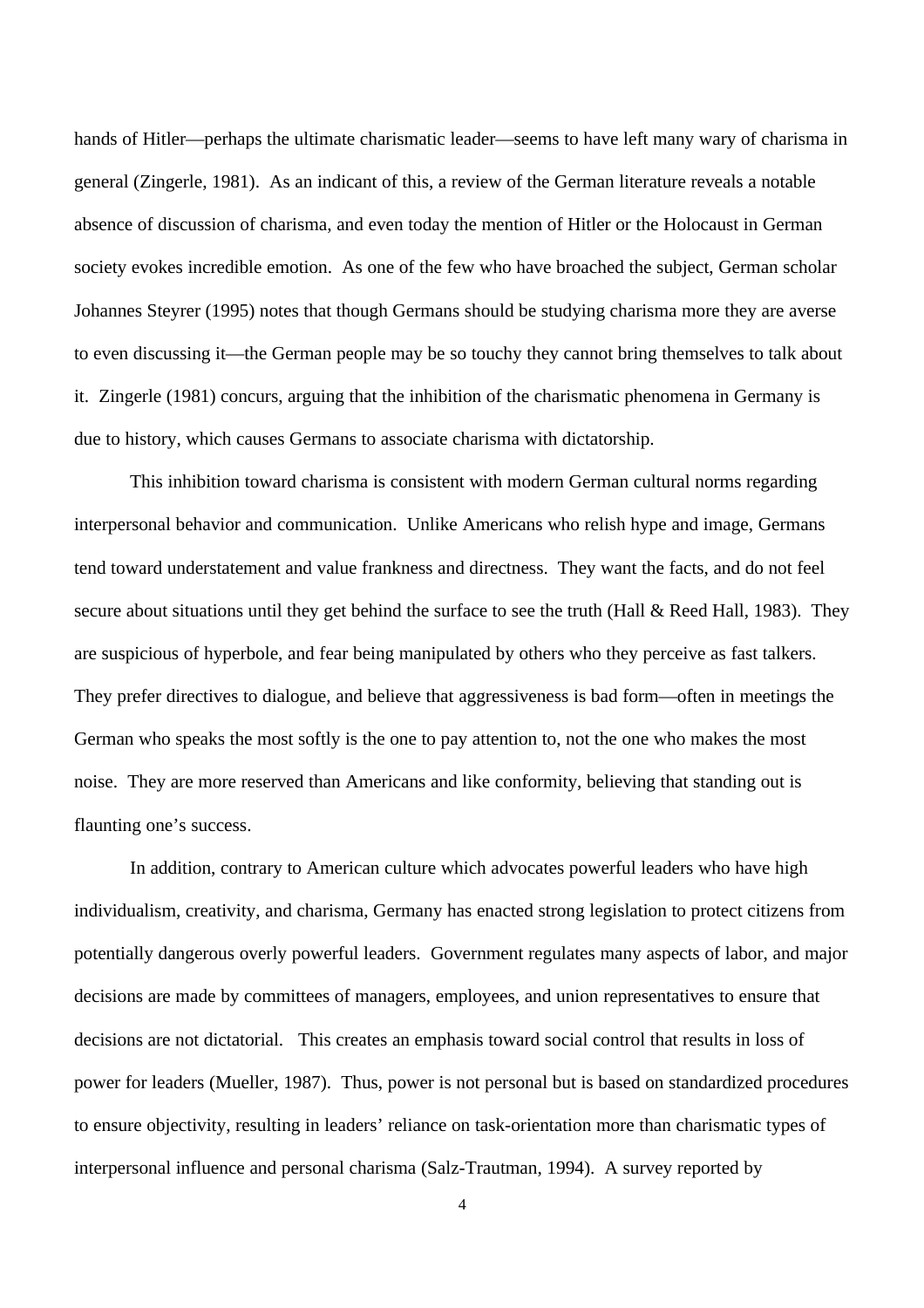Schmidtberger (1994) confirms such lack of charisma with its finding that only seven percent of German executives saw themselves as charismatic.

When considering the concept of charisma itself, many of its components would appear to be unappealing to German culture. Charismatic leaders are opposed to status quo, striving to change it by articulately advocating their idealized vision (Conger, 1989). They take great personal risk and use innovative strategies. Followers admire their unconventionality, inspired to imitate the leader because they identify with the cause and view the leader as a likable and honorable hero. As just discussed, however, this view of the leader as hero and the desire of followers to imitate him may evoke Germans' fear of being manipulated (Wunderer, 1985). Moreover, according to Klein and House (1995), followers who are most open or susceptible to charisma are vulnerable and looking for direction or psychological meaning in life. Such followers tend to be submissive and dependent (Conger & Kanungo, 1988, p. 328), with low self-confidence and strong feelings of uncertainty. Shamir, House, and Arthur (1993) proposed that followers of charismatic leaders are expressive (rather than instrumental) in their orientations to work and principled (rather than pragmatic) in their orientations to social relations. This, however, does not seem to typify modern Germans.

Rather than submissive and dependent, Germans tend to be strong, hard negotiators who understand power and how to use it (Salz-Trautman, 1994). They have a highly pragmatic orientation. Because of their education system, they are highly trained and technically proficient. They are methodical, deliberate, and logical in their approach to business, as well as resistant to change and risk averse. Germans value order and tend to move slowly, not preoccupied with immediate results. Their decision-making process is involved, requiring many lateral clearances as well as considerable background research. Because of this they commit completely to decisions that are made in a logical fashion and resist changes to these plans once in place. Moreover, by law they have a narrower spread between top management and lower echelons, thereby reducing the power difference between managers and subordinates. Steyrer (1995) suggested that consistent with Hofstede's typology, this low tolerance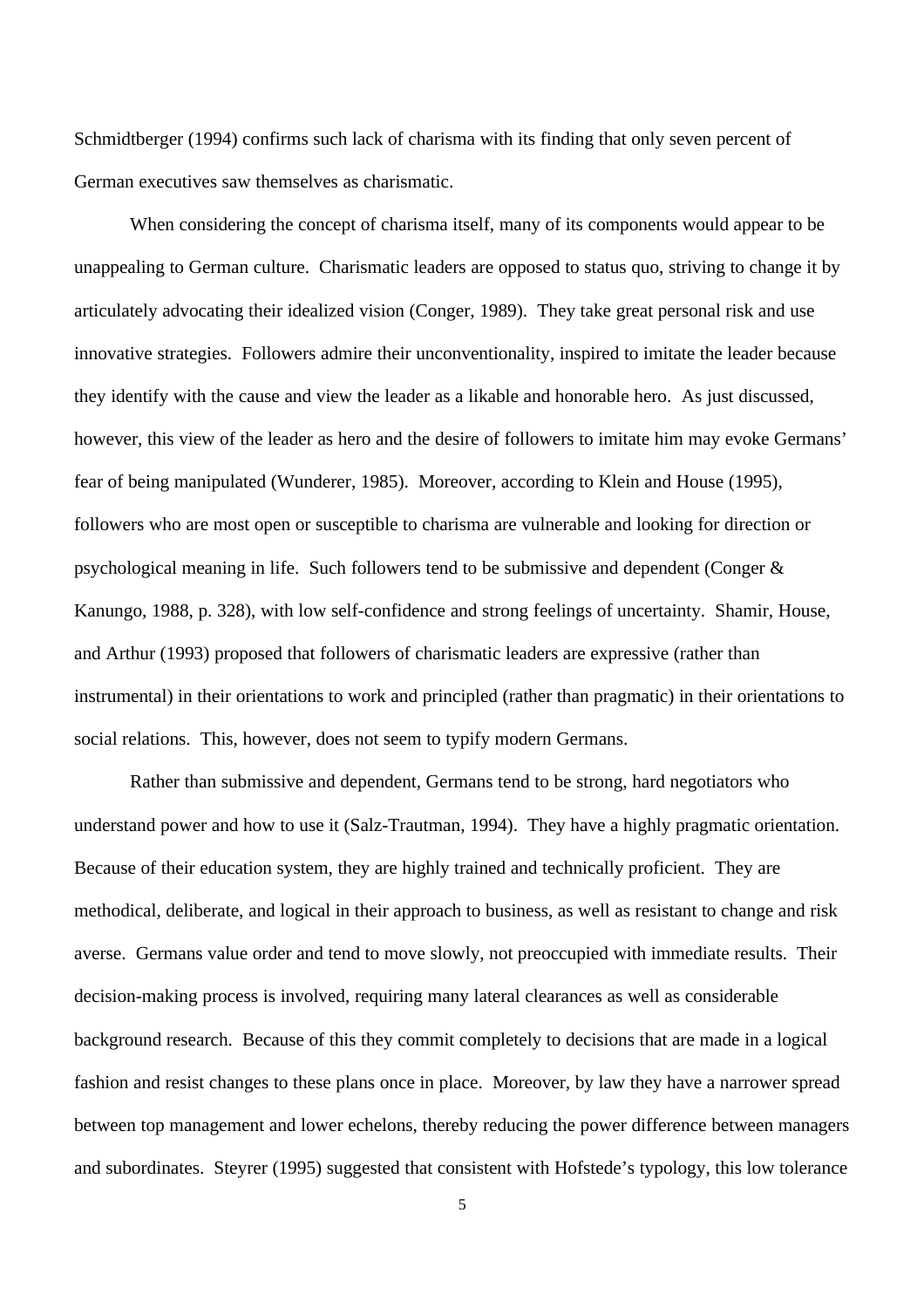of risk combined with the low tolerance toward power distance may be another explanation for the aversion to charisma.

Thus, for all of these reasons, we can expect that charisma will neither be desirable nor typical among Germans. Based on this, we can predict that:

Hypothesis 1a: Germans will rate the charismatic leadership style among their least preferred styles.

Hypothesis 1b: Of the six styles, Germans will report that charismatic leadership is the least typical in Germany.

#### Empowerment and Leader-Member Exchange

In addition to charisma, two other popular trends in American theory and practice are empowerment and leader-member exchange. Empowerment is the delegation of decision-making authority downward through the hierarchy. Empowered individuals take more responsibility for monitoring and managing their own work, and are encouraged to do this on the assumption that if selection and training has been appropriate, employees know best how to perform their jobs and are qualified to make decisions about how the job is performed (Block, 1987). Empowerment is beneficial to attitudinal as well as effectiveness outcomes because employees are given more opportunity for challenge and personal discretion over their work situations. To be successful, however, empowerment requires employees who are highly trained and self-disciplined. Leader-member exchange is a relationbased approach to leadership, which describes effective leadership as the development of high quality work relationships between managers and subordinates (Graen & Uhl-Bien, 1995). These relationships are based on mutual trust, respect, and obligation, and are characterized by open and honest communication, incremental influence to get one another to perform beyond formal work requirements, and partnership relationships. High LMX relationships have been shown to be beneficial for personal and organizational outcomes (Gerstner & Day, in press).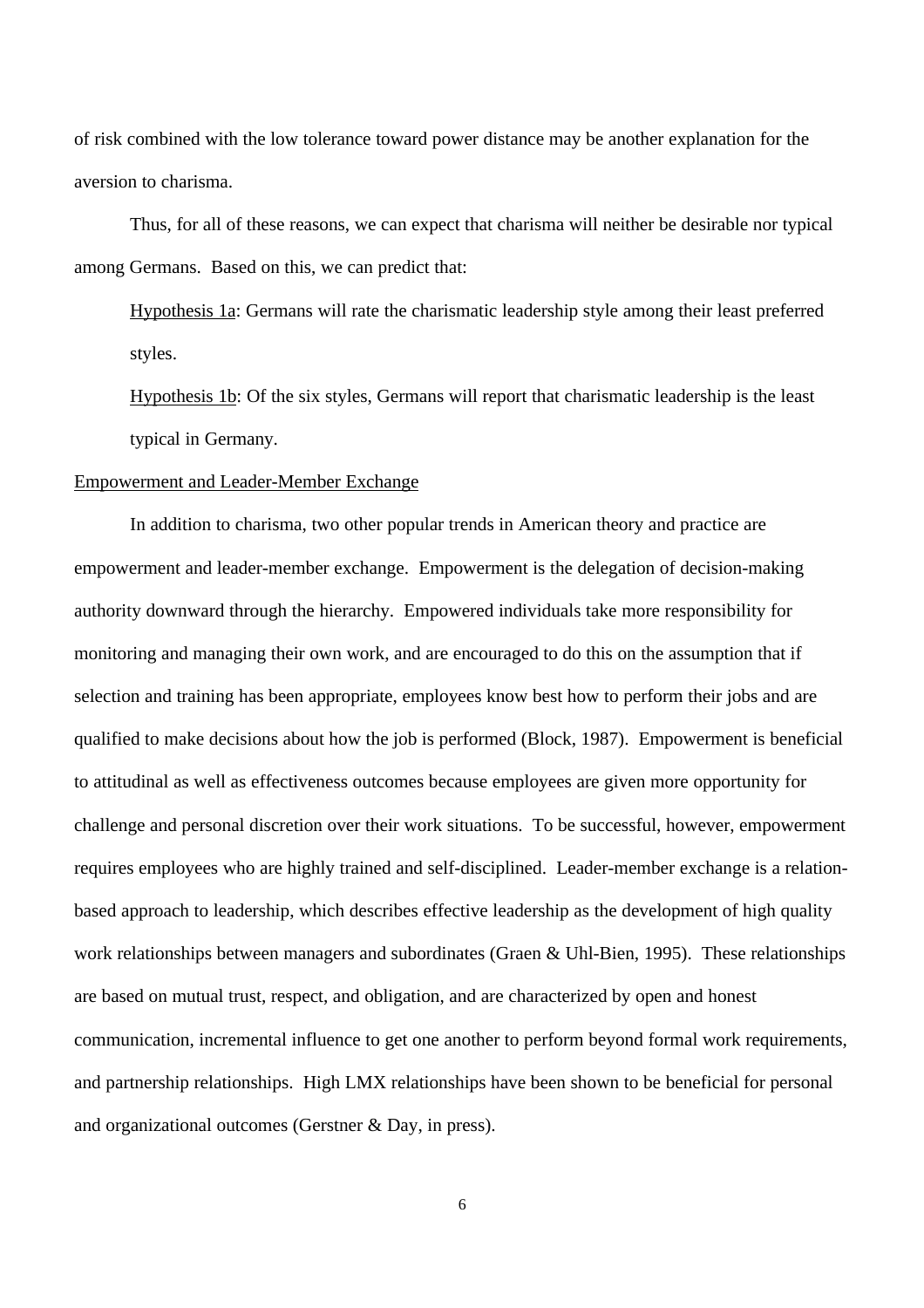Contrary to charisma, both of these approaches are likely to be desirable and typical among German employees. Relative to empowerment, Germans have a very high level of training, a serious work ethic, and strong self-discipline. Germans as a whole are better trained and better educated than Americans. A German university degree means more than its U.S. equivalent because German educational standards are higher and a smaller percentage of the population is allowed to enter the university (numerus clausus). Germans do not respond well to direct orders from others and will see this as an affront to their professionalism and training. Similarly, they are easily insulted if they perceive that another is talking down to them. They take great pride in their work—work is serious business--and rarely have to be asked to do a job twice. Individuals do not generally complain; they do their best and don't ask for help. They are typically perfectionists, who expect perfection in themselves and others.

Thus, Germans expect to have more responsibility than is customary in American business and expect to be treated as professionals. Moreover, German managers are expected to solve their own problems. They don't make waves and they don't present their problems to others for resolution. In general, managers expect to be given responsibility to perform a job and then be left alone. They are used to operating in a compartmentalized society, where each unit is responsible for its own performance. The strategic goals are determined from above, but then the unit (and below that the individual) is held responsible for getting the job done. This dispersion of power reflects the German preference for an organizational structure without a center—power is not centralized anywhere in Germany.

Germans can also be expected to respond favorably to leader-member exchange. Because of German law, it is virtually impossible to fire someone. As a result, one of the most valued skills a manager can develop is that of being able to motivate employees. It is very important that supervisors in Germany do their jobs well, show concern for their subordinates, and create an atmosphere of cooperation (Salz-Trautman, 1994). LMX does this by developing high quality relationships in which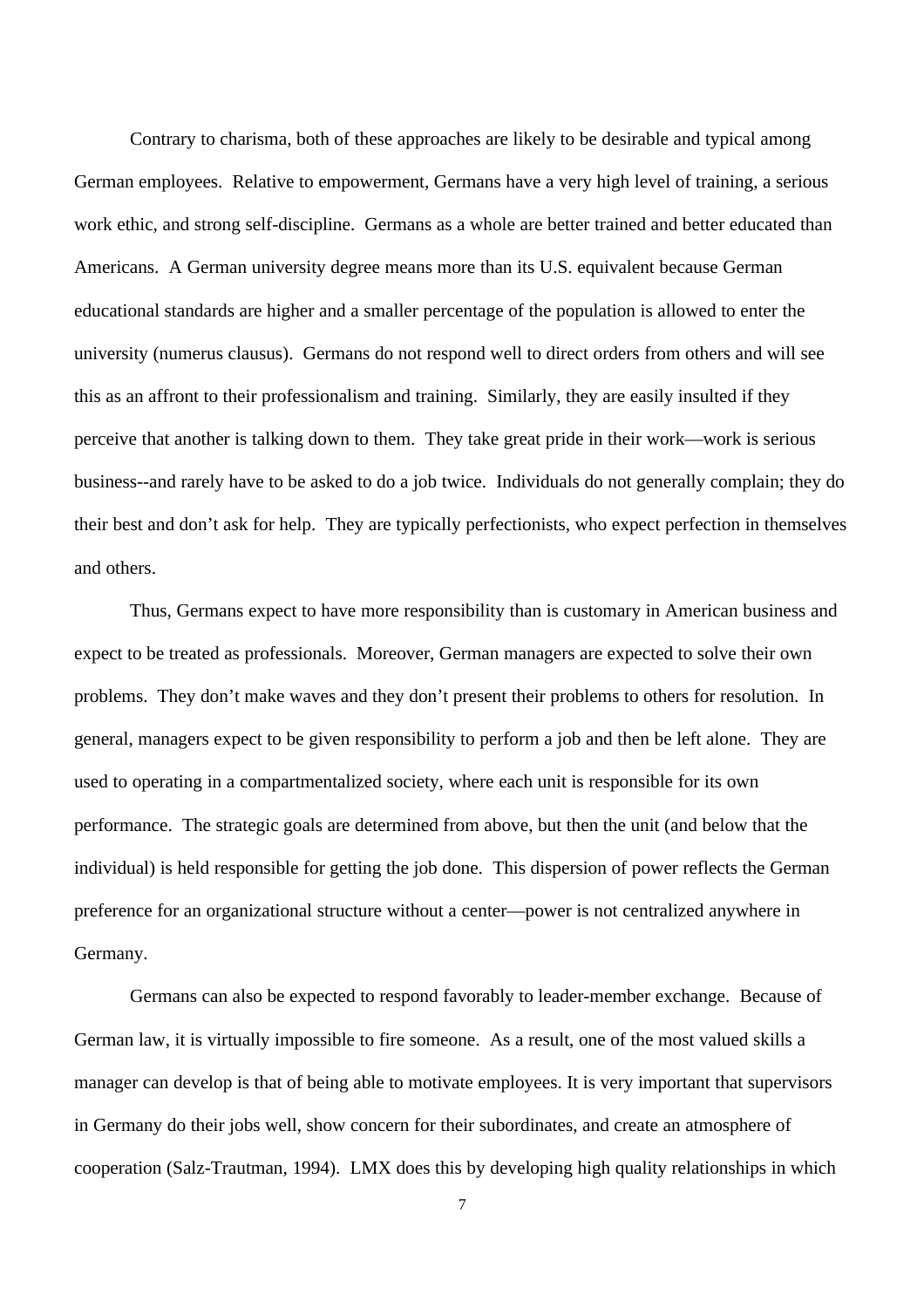followers are given more challenging work assignments because they are willing to outgrow their formal job specifications. Consistent with high LMX, German managers expect a great deal of their subordinates and test them by pushing them to perform. Moreover, although Germans appear to have a serious exterior, underneath is a deep need not only to be well thought of and respected but also to be liked. German feelings run deep—they don't show emotion but they feel it. They value loyalty, fairness, and a sense of order, as well as honesty and directness. The LMX relationship, which is based on trust, respect, and obligation, meets all of these needs by developing partnership relationships between managers and subordinates. Germans value a sense of belonging more than Americans, who tend to value self-respect and individual sense of accomplishment more highly (Grunert & Scherhorn, 1990), and much of German business depends on long-term personal relationships. Thus, the camaraderie and companionship of the LMX relationship would likely appeal to German's sense of belongingness.

Thus, we can expect that Germans will rate empowering and LMX among their most preferred styles. Given the high level of training and desire for empowerment, as well as the typically compartmentalized structures, we could expect empowerment to be both a desirable and typical style in Germany. We can also expect the relational approach of LMX to be both appealing and typical among German business managers.

> Hypothesis 2a: Germans will rate empowering and high leader-member exchange (LMX) among their most preferred styles.

Hypothesis 2b: Germans will report that empowering and LMX styles are the most typical in Germany.

## Transactional and Transformational Leadership

Since their introduction to the literature by Bass (1985), transactional and transformational leadership approaches have received significant attention among leadership researchers. Numerous studies in the past decade have explored the theoretical and empirical underpinnings of these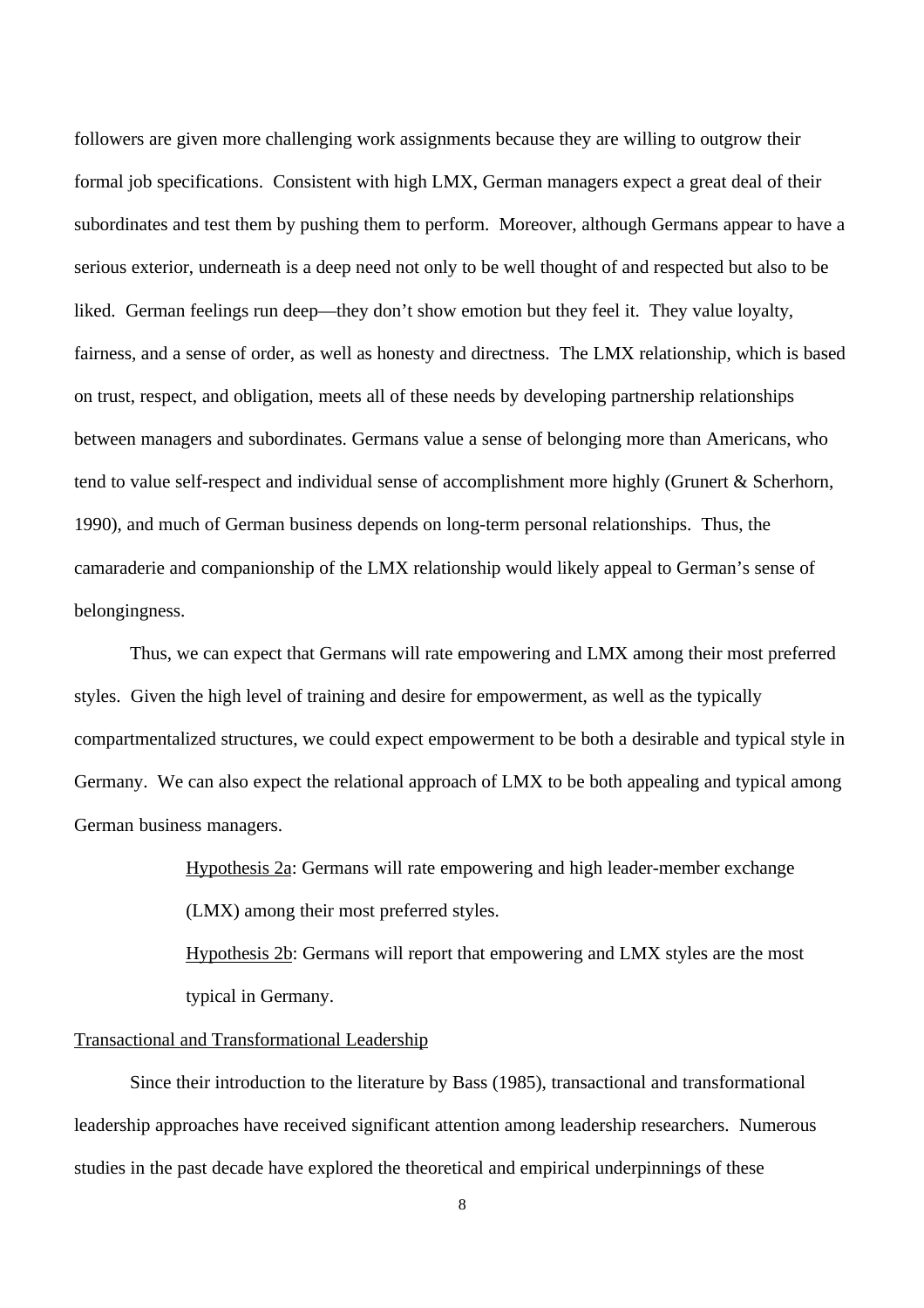approaches. According to this literature, the two approaches differ in how leaders relate to subordinates. Transactional leaders believe their role is to identify the needs of followers and exchange rewards for appropriate levels of effort and performance. Transactional leaders make clear to followers what they can expect to receive if their performance meets designated standards. Beyond that, they do not intervene with subordinates unless a problem occurs. When this happens, these leaders prefer to use rules rather than make an emotional appeal for improvement. They prefer to operate within the existing system and company culture and do not like to initiate change. Moreover, they avoid risk, and pay attention to time constraints and efficiency. Transformational leaders, on the other hand, believe the role of leaders is to inspire and motivate employees by making them believe in the value of high performance and encouraging them to place organizational interests above their own interests. Transformational leaders build a climate of trust with followers, and inspire followers with the use of symbols and emotional appeals directed at goal achievement. They also encourage employees to break with the past. They are risk takers, averse to status quo. Because of the leader's emotional appeal, followers of transformational leaders trust in and emotionally identify with the leader and his/her vision.

As described in the literature, transformational leadership is preferable to transactional leadership. Transformational appeals to followers' higher order needs, and has been described as a way to generate performance beyond expectations (Bass, 1985). Transformational leaders achieve effectiveness through their personal power and charisma, which enables them to transform followers into more committed, loyal, and motivated employees. To do this the leader uses such techniques as individualized consideration and idealized vision. However, transformational leadership also has a strong charismatic component, and as such, is harder to develop than transactional leadership. Transactional styles can be described more as management than leadership. Transactional consists of management-by-exception, laissez faire approaches, and contingent reward. Transactional styles are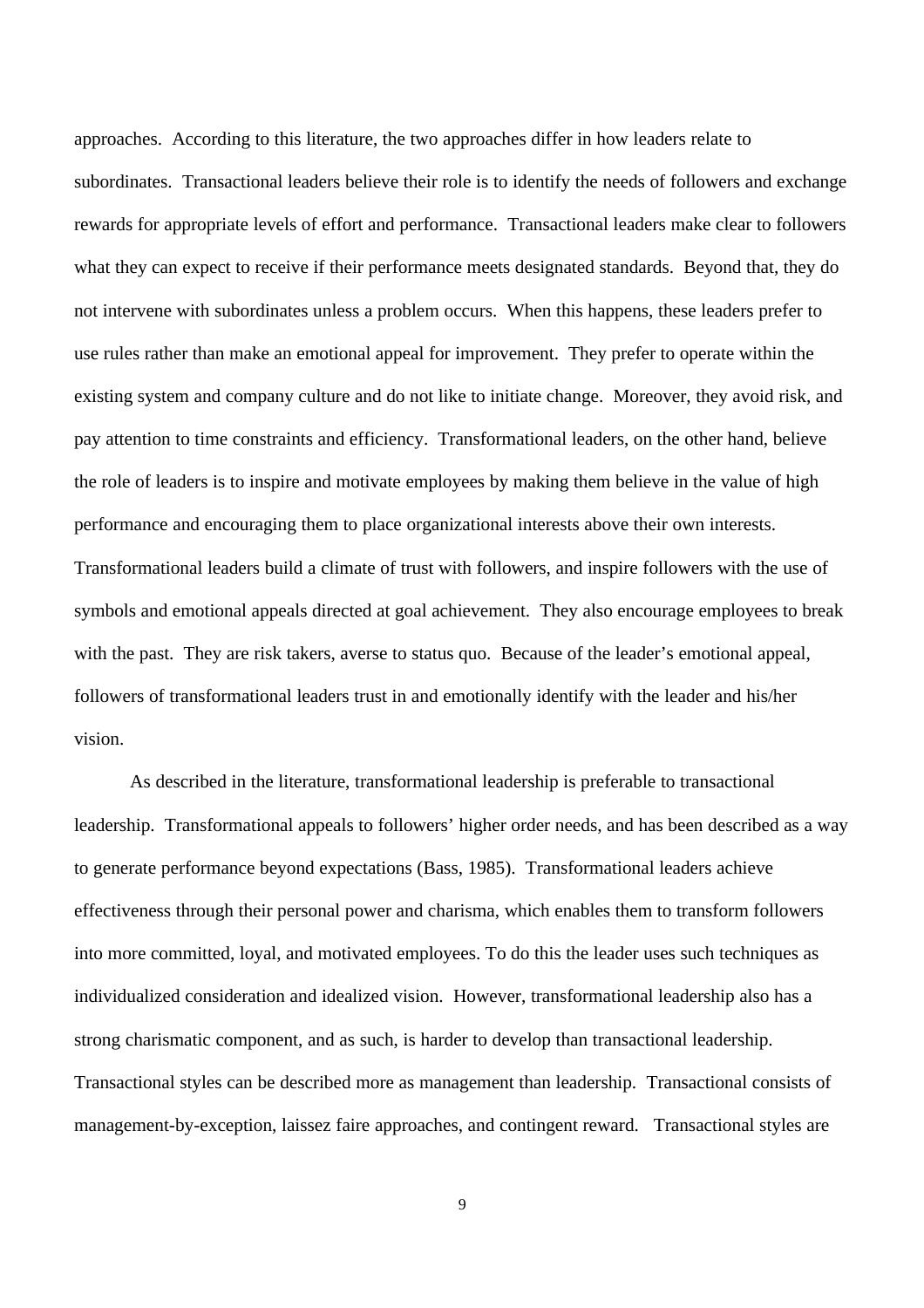more fundamental and require less leadership skill, bringing them closer to more traditional, commandand-control models.

Because of the strong distinction made in the literature about the desirability of the two approaches, within the German context we can expect the appeal of the two styles to be consistent with their theoretical depiction, with transformational preferable to transactional. However, we can also make predictions about their appeal relative to the leadership styles discussed earlier. In particular, although transformational leadership would be expected to be highly desirable in the American context, because of its charismatic component and the risk-taking behavior of the transformational leader we can expect its appeal to be less for Germans. The leader's personal power and charisma, as well as the use of emotional appeal, idealized vision, and risk-taking will likely turn off Germans because they go against Germans' methodical, logical orientation. Thus, we can also expect that transformational leadership will not be typical in Germany, and will be less typical than transactional, empowering, and LMX. Thus:

> Hypothesis 3a: Germans will prefer transformational leadership to transactional leadership, but not as much as empowering or LMX.

Hypothesis 3b: Germans will report transformational leadership to be less typical than transactional, empowering, and LMX.

### Directing

A final leadership style considered in the present study is directing. Although not a popular contemporary approach in theory, directing styles are still highly prevalent in practice. The directing style represents a more traditional leadership approach in organizations. Leaders who use this style are task-oriented, focusing primarily on administering and enforcing the organizational system by ensuring that everyone performs as expected. They are explicit in providing instructions, ensure that employees are highly trained in technical skills, and are very involved in the operations of the unit. They pay close attention to detail, are highly aware of what is happening in the unit, and support the status quo, though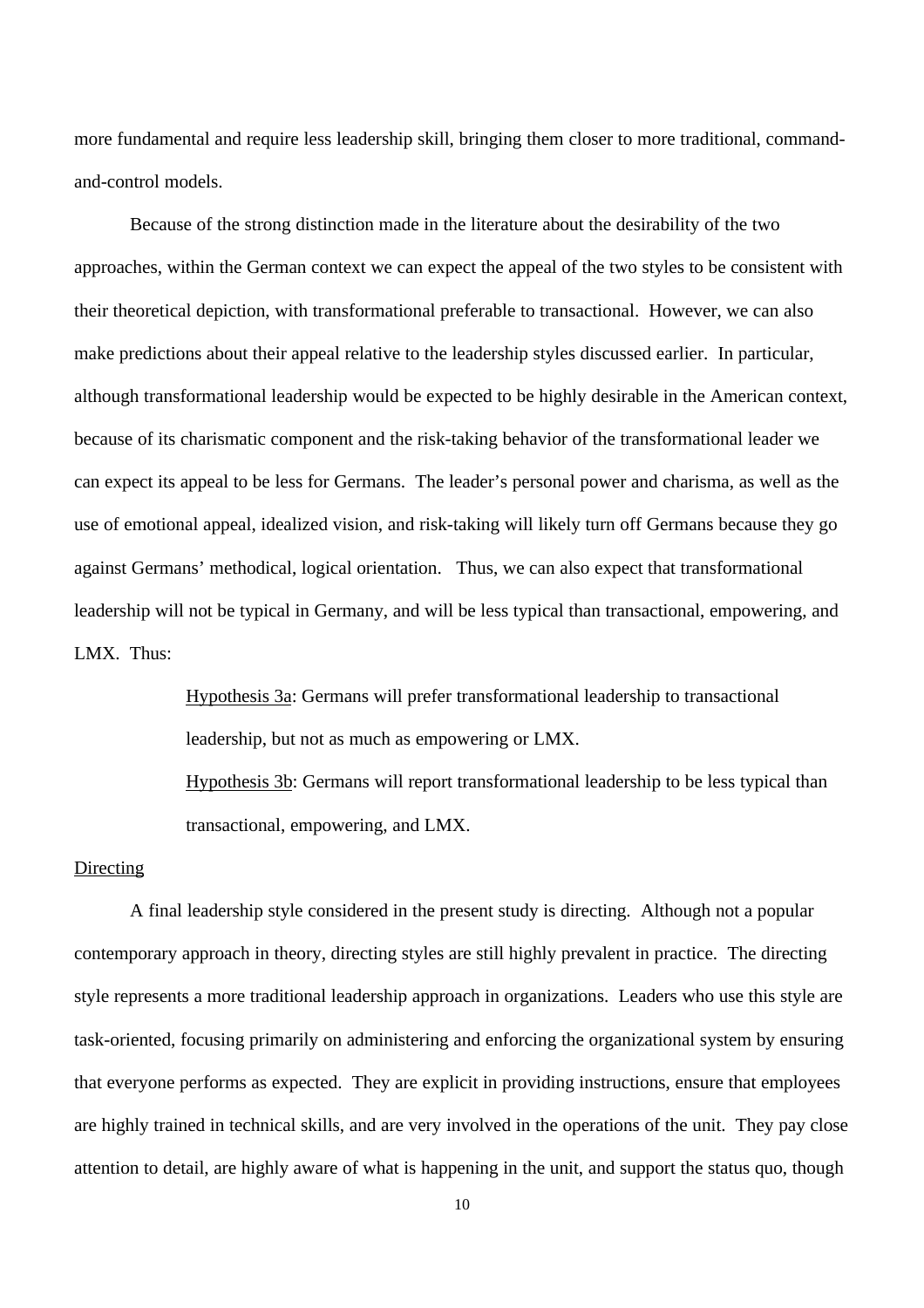they continually look for ways to make incremental improvements. The directive leader is usually efficient, precise, hard working, and dependable.

When considered in the German context, the directing style would seem to appeal to German's sense of order and precision, as well as their technical orientation. Germans like to follow procedure, like to adhere to schedules, and value hard work and dependability. As mentioned above, however, they also value empowerment, and do not like to be given direct orders. They react negatively if they feel their technical proficiency is not recognized and they are micro managed. Thus, we can expect that these two forces will counteract one another to produce a moderate reaction to preference for a directing style. Because this style appears to fit well in German systems and structure, however, we can also expect that directing will be a relatively typical style among German managers. Thus:

Hypothesis 4a: Germans will report a moderate preference for the directing style.

Hypothesis 4b: Germans will report that directing is relatively typical in Germany.

The hypotheses will be examined using a multi-stage investigation into preferred and typical leadership styles among Germans. The first stage of the investigation is exploratory and has already been conducted. This consisted of testing the initial hypotheses to determine whether the ideas had merit and warranted a more in-depth investigation. Based on the findings of the pilot study, a follow-up will be conducted in the next six months. The study will gather additional information about preferences and reactions to the styles, and will use a larger cross-section of Germans. A description of the follow-up and expected findings is provided in the Discussion. The results of both investigations will be presented at the conference.

## **METHODS**

#### Sample

Participants in the pilot study included 41 Germans, mostly from the West German city of Bonn. Respondents included owners, managers, and employees of small to medium sized businesses in Germany, as well as two business instructors in German technical schools, and approximately 15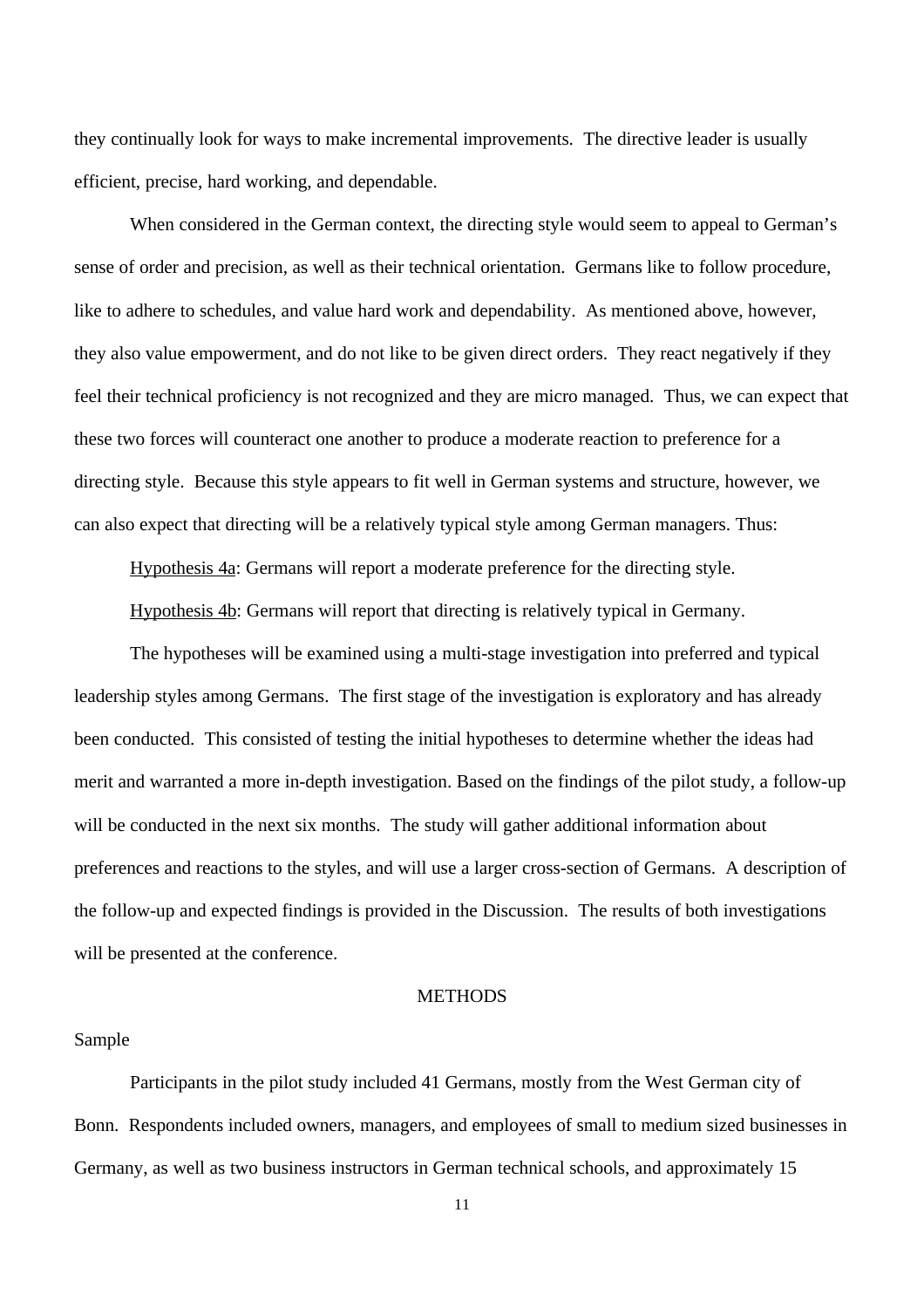members of the banking industry. All of the respondents except one were working full-time. The sample was 71% male, and the majority of respondents were between 30 and 50 years old (1 individual was 20-29, 13 were 30-39, 10 were 40-49, 14 were 50-59, and 3 were 60 and over). Respondents were relatively highly educated, with 4 individuals holding a Ph.D., 21 having a University degree, and 16 holding varying levels of high school degrees (the German education system has multiple levels of high school degrees). About half the respondents were in managerial positions.

#### **Measures**

A questionnaire was developed using scenarios to describe each of the leadership styles. The six styles represented in the scenarios were transactional, transformational, empowering, LMX, charismatic, and directing. The scenarios were developed from the descriptions of each leadership approach in the literature. Key defining characteristics of each leadership approach were used to generate a prototypical leader for each style. All of the managers were given a German name, and all were male (the scenarios are available from the authors upon request). The questionnaire was developed in English and then translated into German by the second author.

Following each questionnaire respondents were asked to answer ten questions describing their reactions to the leader in the scenario (see Appendix 1). Factor analyses were run on the ten items separately for each scenario. From the factor analyses two 3-item measures were identified: preferred style and typical style. One item (item 3) was not analyzed because the reverse scoring confused some respondents, making the item unreliable. The remaining three items did not load cleanly on any factors and thus were not included in the measures.

The *preferred style* measure consists of three items asking on a 9-point scale from "definitely no" (1) to "definitely yes" (9) whether the respondents would like to work for such a manager, whether they would like to be such a manager, and whether the style is the direction management needs to be going in Germany. Separate preferred style measures were computed from the questions following each scenario, resulting in 6 measures (e.g., *charisma prefer*, *empowering prefer*, etc.). The Cronbach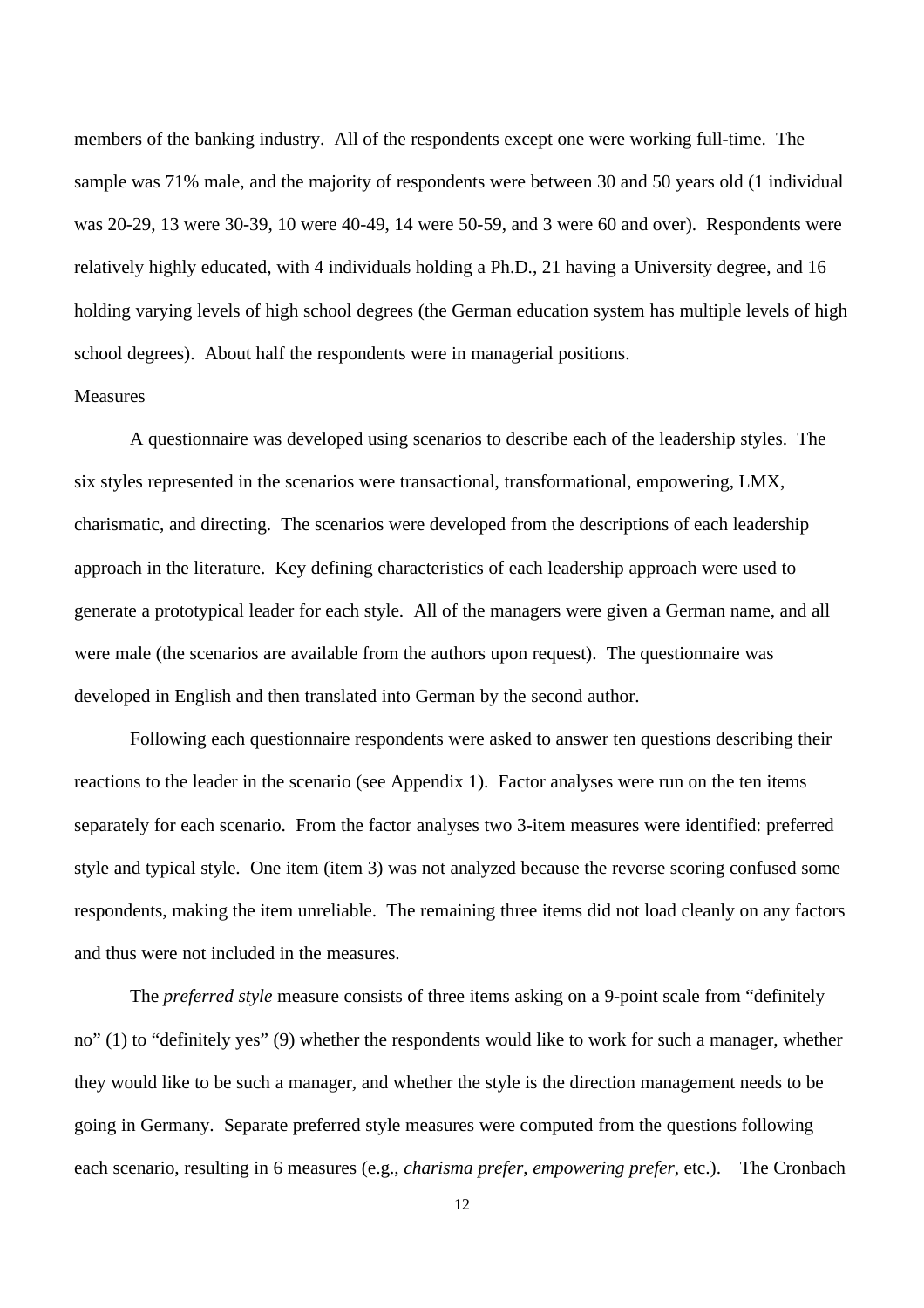alphas for these measures range from .91 to .96 (see Table 1). The *typical style* measure also consists of three items on a 9-point scale, and asks respondents to indicate whether the manager described in the scenario is a typical manager in their organization (1- "definitely no" to 9-"definitely yes"), whether the respondent believes this type of style works in Germany (1-"definitely no" to 9-"definitely yes"), and whether this style is typical in Germany (1-"not at all representative" to 9-"extremely representative"). Six measures were generated (one for each style) with Cronbach alphas ranging from .53 to .82. Analysis

The hypotheses were tested by examining mean differences in responses across the scenarios. First, the Friedman test was computed to determine whether the responses across the scenarios were significantly different. This test is a one-way non-parametric repeated measures analysis of variance using the six scenarios as the independent variable, and provides a chi-square test of the significance of the differences in mean ranks across leadership styles. Next the specific differences predicted in each hypothesis were analyzed using paired t-tests. In addition, correlations were computed to examine interrelationships among the variables. Finally, effects of demographic variables were explored using one way analysis of variance.

#### **RESULTS**

Correlations and descriptive statistics for the preferred and typical measures for the six leadership styles are shown in Table 1. The Friedman test was significant for both preferred style (chisquare=84.05, p<.000, 5 df) and typical style (chi-square=19.99, P<.001, 5 df), indicating that responses were significantly different across the scenarios. In the test of hypothesis 1, respondents rated charismatic leadership as their second least preferred style (charisma prefer mean= 3.41) (H1a), with only transactional leadership ranked lower (transactional prefer mean=3.18) (the difference between charisma and transactional prefer was not statistically significant). They also reported charismatic leadership as the least typical style used in Germany (mean =3.85) (H1b). Analysis of the paired t-tests (see Table 2) indicates that charisma prefer is significantly lower than transformational prefer,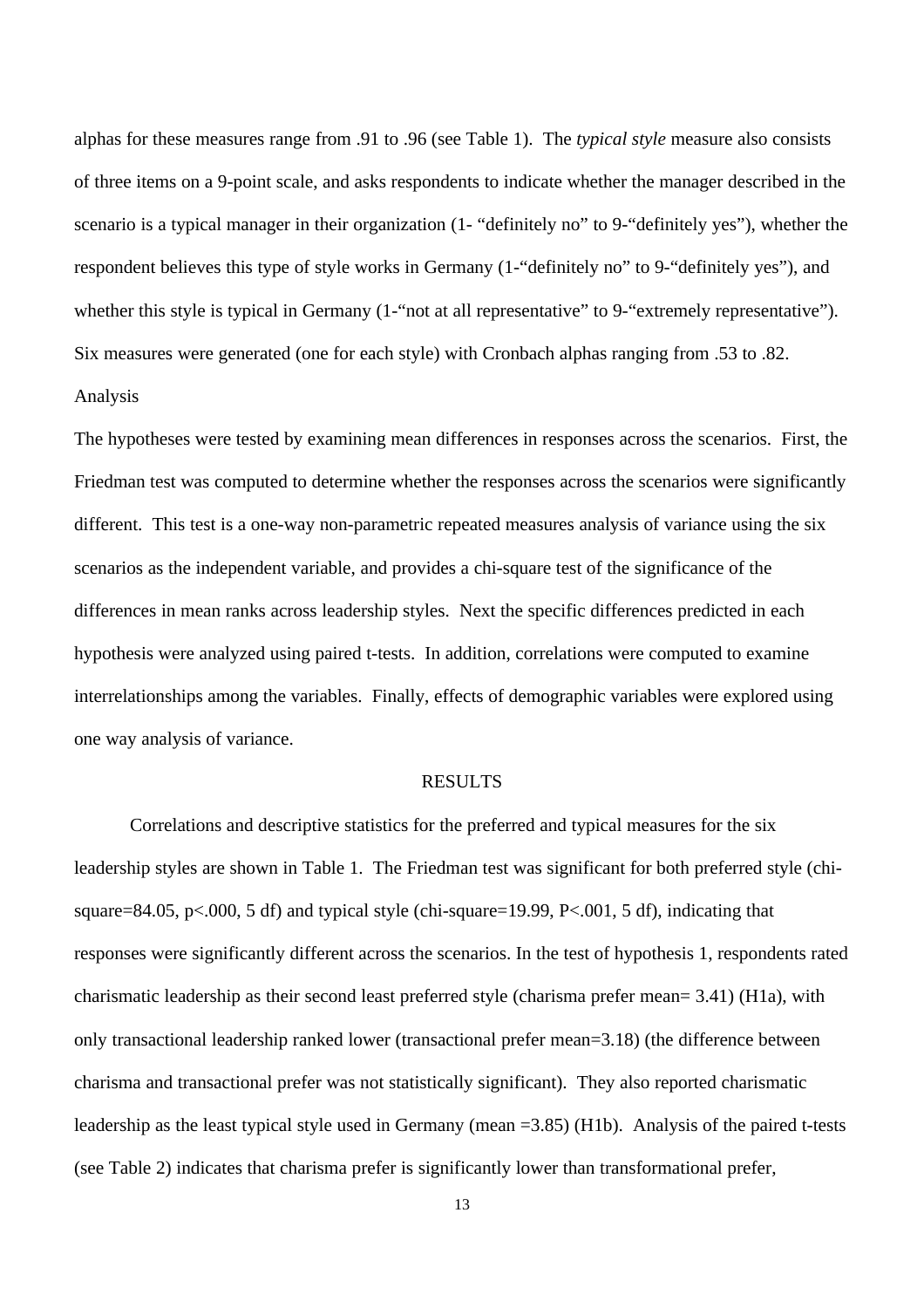empowering prefer, and LMX prefer, and that charisma typical is significantly lower than all other styles (the t-test with transformational was significant at the .10 level). These findings indicate support for Hypothesis 1.

Hypothesis 2 predicted that respondents would rate empowering and LMX among the most preferred and most typical styles. Findings show support for this hypothesis. Respondents reported empowering and LMX as most preferred (empowering mean=6.84, LMX mean=7.23) (H2a). These styles were also rated as the most typical in Germany (empowering mean=5.03, LMX mean=5.14) (H2b). These means were significantly higher than the other styles on the preferred measure (see Table 2), and were significantly higher than charisma and transformational on the typical measure.

Moreover, transformational leadership was preferred over transactional (transformational prefer mean=5.22, transactional prefer mean=3.18), and this difference was significant (see Table 2). Transformational was less typical than transactional, but this difference was not statistically significant (transformational typical mean=4.42; transactional typical mean=4.72). Transformational typical was significantly lower than empowering (mean=5.03) and LMX (mean=5.14). Thus, these findings show support for hypothesis 3.

Finally, the respondents indicated a moderate preference for directing (directing prefer mean=3.67). It was preferred over transactional (mean=3.18) and charismatic leadership (mean=3.41), though these differences were not significant, but was significantly less preferred than transformational (mean=5.22), empowering (mean=6.84), and LMX (mean=7.23). Directing typical fell in the middle of the typical measures (mean=4.93), but only behind empowering (mean=5.03) and LMX (mean=5.14). Thus, findings supported hypothesis 4.

Examination of the one-way ANOVAs indicates that demographic variables did not significantly affect the findings. None of the ANOVAs were significant on any of the measures for Age or Gender. The ANOVAs were also all non-significant for Education, with the exception of the ANOVA on LMX Prefer ( $F=3.06$ ,  $p<0.02$ , 6.34 df). Finally, whether the respondent was a manager or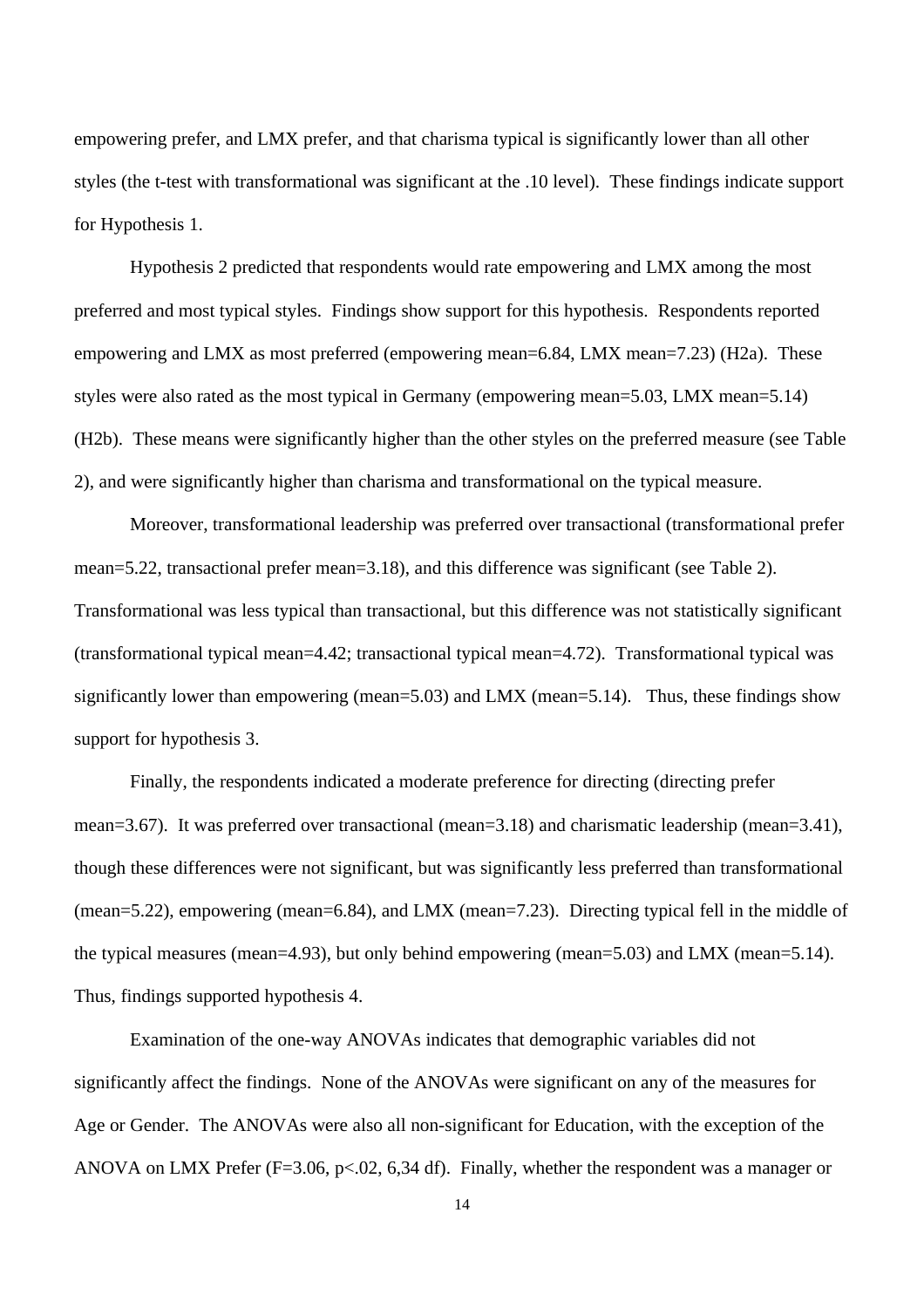subordinate did not appear to affect the findings except for Transactional Typical (F=4.56, p<.04 1, 35 df) and Transformational Typical ( $F=3.93$ ,  $p<0.055$ , 1, 35 df).

#### DISCUSSION

The research reported in the present paper examines the transferability of American leadership approaches to the German context, focusing on six styles prominent in the American leadership literature (charisma, empowerment, LMX, transformational, transactional, and directing). The paper offers conceptual development for hypotheses about how Germans will react to the six styles, and reports a preliminary empirical investigation of these hypotheses. Although findings support the predictions for all the styles, perhaps the most interesting aspect of the study is its focus on charisma. Contrary to the U.S. environment where charisma has strong appeal, the present research predicts that for historical and cultural reasons, Germans appear to be charisma averse. Preliminary findings support the prediction, showing that Germans responded very negatively to the charismatic leadership style (charisma was the least typical and second least preferred of the six styles). This finding is intriguing as well as enlightening. Charisma is so popular among Americans it is difficult to imagine its appeal is not universal, but the present research indicates that it is culturally specific. Thus, charisma researchers need to investigate cross-cultural aspects of charisma to determine its transferability to different cultures. In addition, given that Germans do not seem to like charisma, the German context provides an opportunity for researchers to use Germans to further explore what makes charisma attractive or unattractive to followers. The findings also have practical implications, suggesting that multinational firms operating in Germany be aware of the aversion of Germans to charisma and modify their management approaches accordingly.

In addition to charisma, the paper examines the transferability of empowerment, LMX, transactional/transformational leadership, and directing. We predicted that empowerment and LMX would be well received among Germans due to their high training and strong work ethic (empowerment) and their preference for open and direct communication, loyalty, and belongingness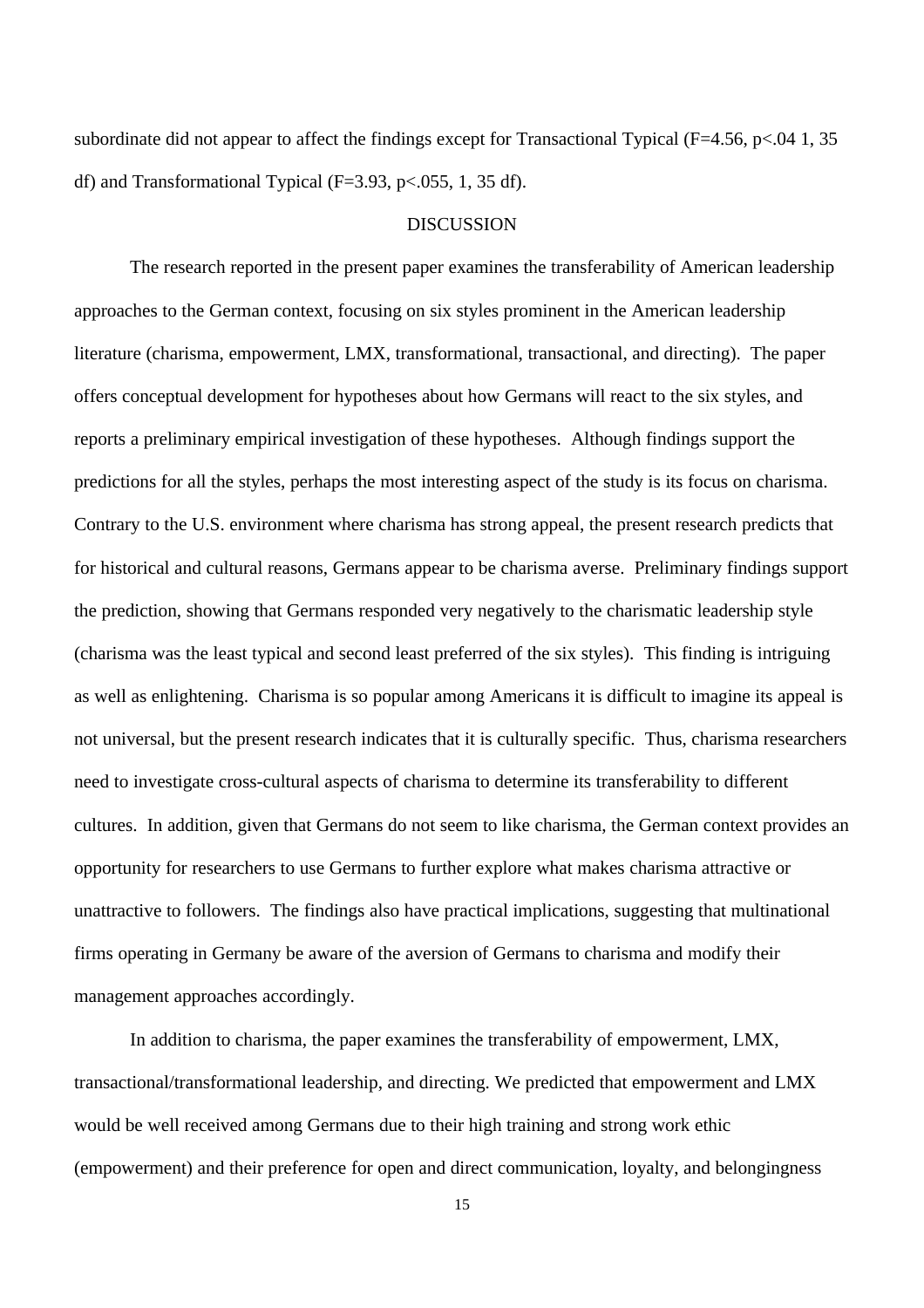(LMX). Findings support this prediction, with respondents ranking LMX and empowerment as their most preferred and most typical styles. These findings are an important contribution to the empowerment and LMX literature, since few studies have examined the cross-cultural aspects of these models, particularly in the German context. Transformational leadership was expected to be preferred to transactional, but due to its charismatic component and the risk-seeking behavior of the charismatic leader, not as appealing to Germans as empowerment and LMX. Findings support this prediction, with transformational ranked behind LMX and empowerment on the preferred measure, but second lowest on the typical measure. Transactional was the least preferred, but somewhat higher on typical (third from bottom). The findings are thus consistent with the arguments made about charisma, further supporting the notion that Germans are charisma averse. They also add to the literature examining the cross-cultural aspects of transactional and transformational leadership, extending these approaches to the German environment. Finally, directing was predicted to be moderately preferred and relatively typical, due to its appeal to Germans' sense of order and structure on the one hand but undesirability due to its use of direct orders and potential micro-management. Findings support this prediction, with directing falling in the middle on both measures (preferred and typical).

The present study provides preliminary evidence about preferred leadership styles of Germans. A follow-up to this study will be conducted in the next few months, using an expanded questionnaire and a larger sample of Germans. Additional measures will be included in the study to help understand why Germans respond negatively to charisma. For example, measures of narcissism, power distance, propensity for risk, values, and interpersonal styles will be included to validate some of the conceptual arguments presented in the present paper. Moreover, the questionnaire will be translated and back translated, and steps will be taken to further validate and support the use of scenarios. These results will be presented at the conference.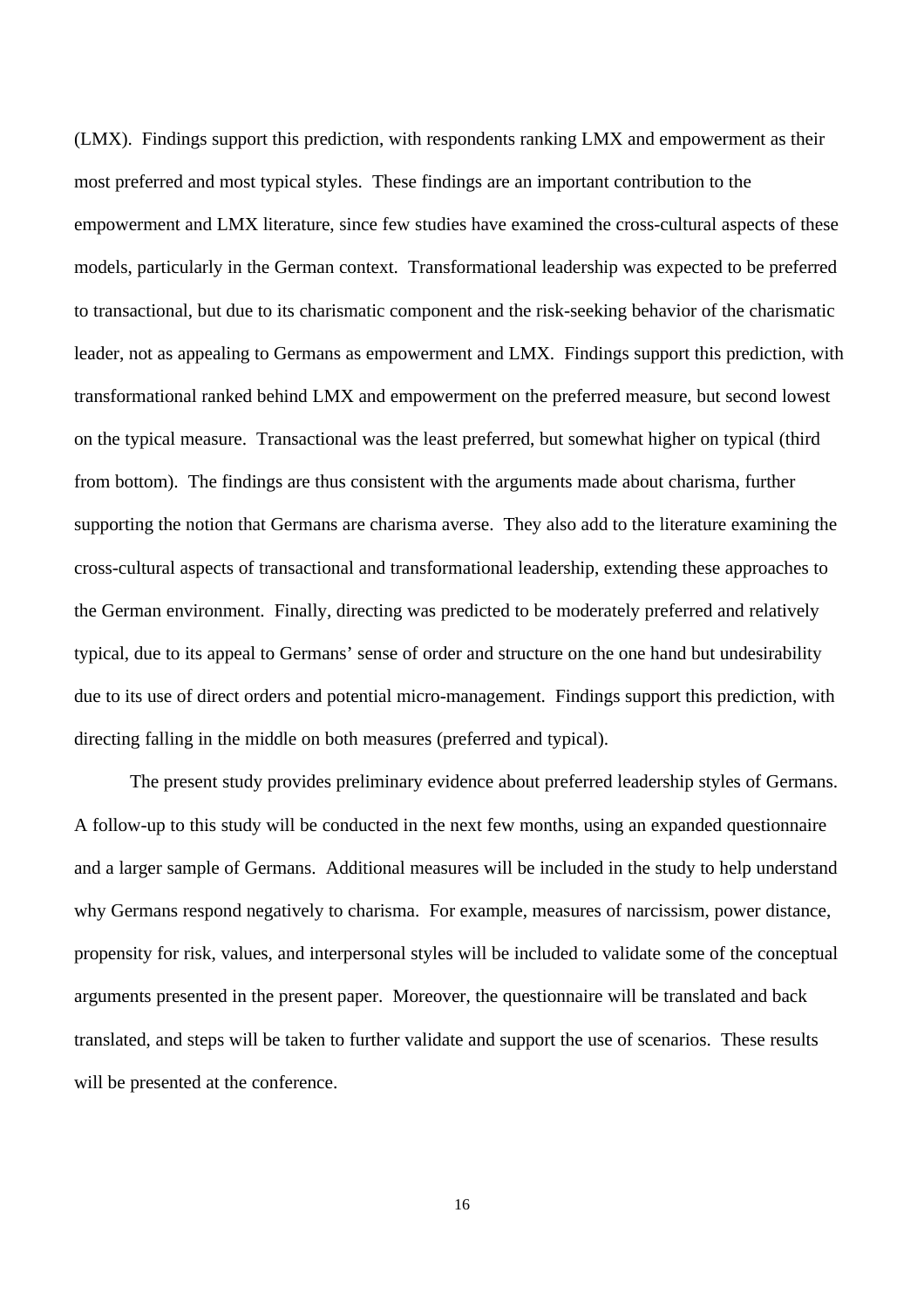## TABLE 1

Correlations and Descriptive Statistics of Preferred and Typical Measures for the Six Leadership Styles

\_\_\_\_\_\_\_\_\_\_\_\_\_\_\_\_\_\_\_\_\_\_\_\_\_\_\_\_\_\_\_\_\_\_\_\_\_\_\_\_\_\_\_\_\_\_\_\_\_\_\_\_\_\_\_\_\_\_\_\_\_\_\_\_\_\_\_\_\_\_\_\_\_\_\_\_\_\_\_\_\_\_\_

|                             | N<br>Mean | <b>SD</b> | Range         | Alpha | $\mathbf{1}$ | $\overline{2}$ | 3       | $\overline{4}$ |                   |
|-----------------------------|-----------|-----------|---------------|-------|--------------|----------------|---------|----------------|-------------------|
| 1. Transactional Prefer     | 41 3.18   | 2.00      | 1.00-8.33     | .91   | -.11         | $.37*$         | $.42*$  | .00.           | $\cdot$ .2        |
| 2. Charisma Prefer          | 41 3.41   | 2.21      | 1.00-9.00     | .94   | .06          | .14            | $-.39*$ | $-.07$         | $\cdot$ 1         |
| 3. Directing Prefer         | 41 3.67   | 2.16      | 1.00-9.00     | .96   | $.34*$       | $.31*$         | .08     | $.45*$         | $\cdot$           |
| 4. Transformational Prefer  | 41 5.22   | 2.45      | 1.00-9.00     | .92   | .22          | .24            | .09     | $-.04$         | $\cdot^2$         |
| 5. Empowering Prefer        | 41 6.84   | 2.15      | 1.67-9.00     | .94   | $-.02$       | .13            | .15     | .21            | $\cdot$ 6         |
| 6. LMX Prefer               | 41 7.23   | 2.02      | 1.00-9.00     | .92   | $-.17$       | $-.23$         | $-.02$  | $-.12$         | $-0$              |
| 1. Charisma Typical         | 41 3.85   | 1.69      | 1.00-7.00     | .75   |              | $.65***$       | .13     | .07            | $\cdot$ 1         |
| 2. Transformational Typical | 41 4.42   | 1.74      | 1.00-8.00     | .82   | $.31*$       |                | .08     | $.56**$        | $\cdot$           |
| 3. Transactional Typical    | 41 4.72   | 1.79      | 1.33-8.00     | .80   | $-.30$       | .07            |         | .05            | $\boldsymbol{.0}$ |
| 4. Directing Typical        | 41 4.93   | 1.33      | $2.00 - 7.33$ | .53   | $-.05$       | $-.08$         | $.35*$  |                | $\boldsymbol{.0}$ |
| 5. Empowering Typical       | 41 5.03   | 1.59      | $2.00 - 7.67$ | .65   | .09          | .30            | .00.    | $-.09$         |                   |
| 6. LMX Typical              | 41 5.14   | 1.60      | $1.67 - 8.67$ | .67   | $-.14$       | .01            | .08     | .08            | $-.2$             |

Note—Correlations above the diagonals in bold are the correlations between the preferred and typical measures.

\_\_\_\_\_\_\_\_\_\_\_\_\_\_\_\_\_\_\_\_\_\_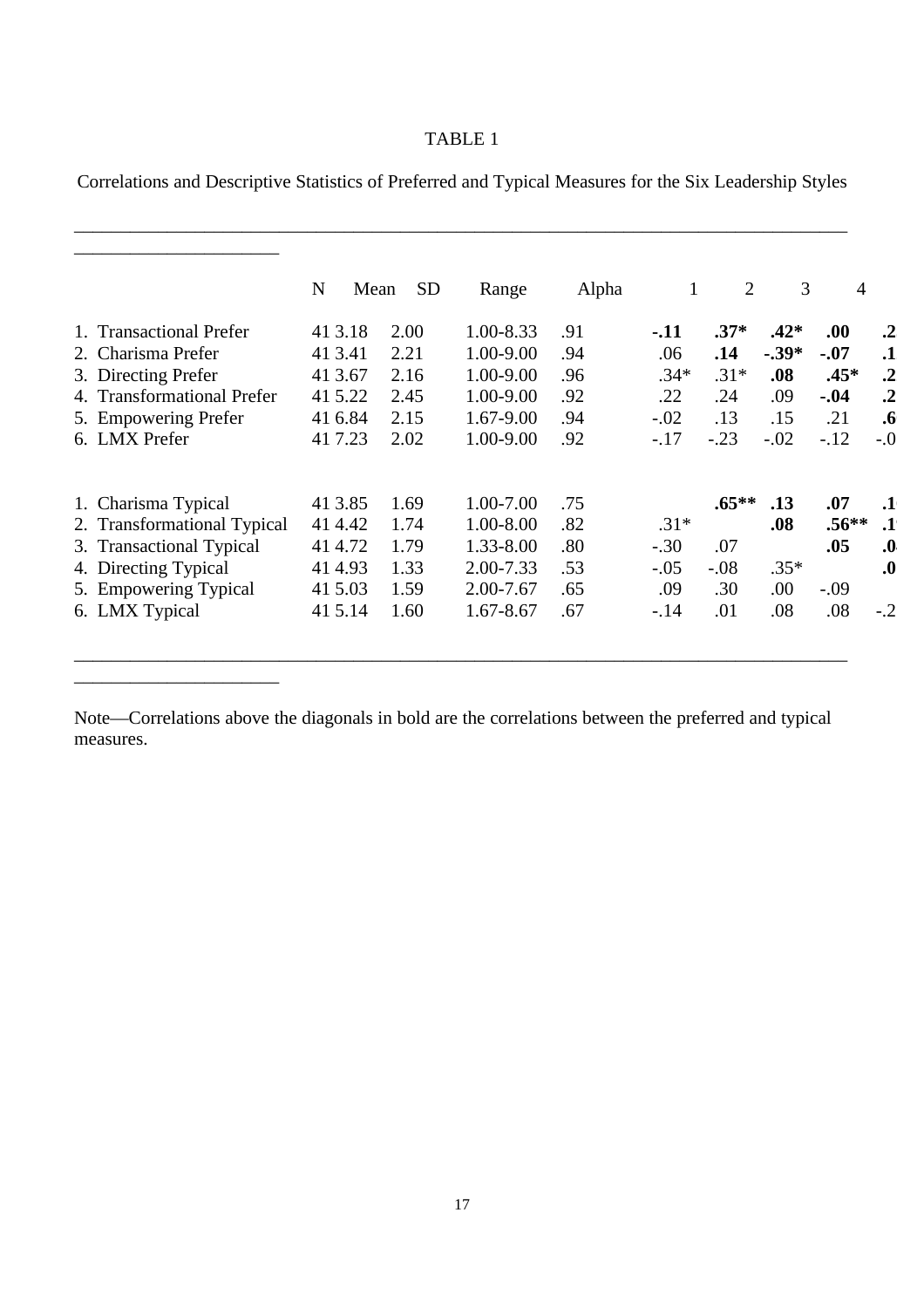# TABLE 2

# Results of Paired Comparison T-Tests Across Scenario Means \_\_\_\_\_\_\_\_\_\_\_\_\_\_\_\_\_\_\_\_\_\_\_\_\_\_\_\_\_\_\_\_\_\_\_\_\_\_\_\_\_\_\_\_\_\_\_\_\_\_\_\_\_\_\_\_\_\_\_\_\_\_\_\_\_\_\_\_\_\_\_\_\_\_\_\_\_\_\_\_\_\_\_

|                                 | N<br>mean           | Transactional<br>t | Charisma   | Directing     | Transformat. | Emp       |
|---------------------------------|---------------------|--------------------|------------|---------------|--------------|-----------|
| <b>Transactional Prefer</b>     | 41 3.18             |                    | $-.50$     | 1.30          | $-4.69***$   | $-7.90**$ |
| Charisma Prefer                 | 41 3.41             | $-.50$             |            | .65           | $-4.05***$   | $-7.62**$ |
| Directing Prefer                | 41 3.67             | 1.30               | .65        |               | $-3.21**$    | $-7.21**$ |
| <b>Transformational Prefer</b>  | 415.22              | $-4.69***$         | $-4.05***$ | $-3.214**$    |              | $3.55**$  |
| <b>Empowering Prefer</b>        | 41 6.84             | $-7.90***$         | $-7.62***$ | $-7.213***$   | $3.55***$    |           |
| <b>LMX</b> Prefer               | 41 7.23             | $-8.44***$         | $-7.37***$ | $-7.661***$   | $3.82***$    | $-.818$   |
|                                 |                     | Charisma           | Transform  | Transactional | Directing    | Empc      |
|                                 | $\mathbf N$<br>mean | t                  |            |               |              |           |
| Charisma Typical                | 41 3.85             |                    | $-1.81+$   | 1.98*         | $3.11**$     | $-.340**$ |
| <b>Transformational Typical</b> | 41 4.42             | $-1.81+$           |            | .800          | 1.42         | 1.98*     |
| <b>Transactional Typical</b>    | 41 4.72             | 1.98*              | .800       |               | .715         | $-.823$   |
| Directing Typical               | 41 4.93             | $3.11**$           | 1.42       | .715          |              | $-.312$   |
| <b>Empowering Typical</b>       | 41 5.03             | $-3.40**$          | 1.98*      | $-.823$       | $-.312$      |           |
| <b>LMX</b> Typical              | 415.14              | $-3.33**$          | $-1.97*$   | $-1.17$       | $-.703$      | $-.287$   |

 $+\lt$ .10

\_\_\_\_\_\_\_\_\_\_\_\_\_\_\_\_\_\_\_\_\_\_

\_\_\_\_\_\_\_\_\_\_\_\_\_\_\_\_\_\_\_\_\_\_

# DUE TO SPACE LIMITATIONS, REFERENCES AVAILABLE UPON REQUEST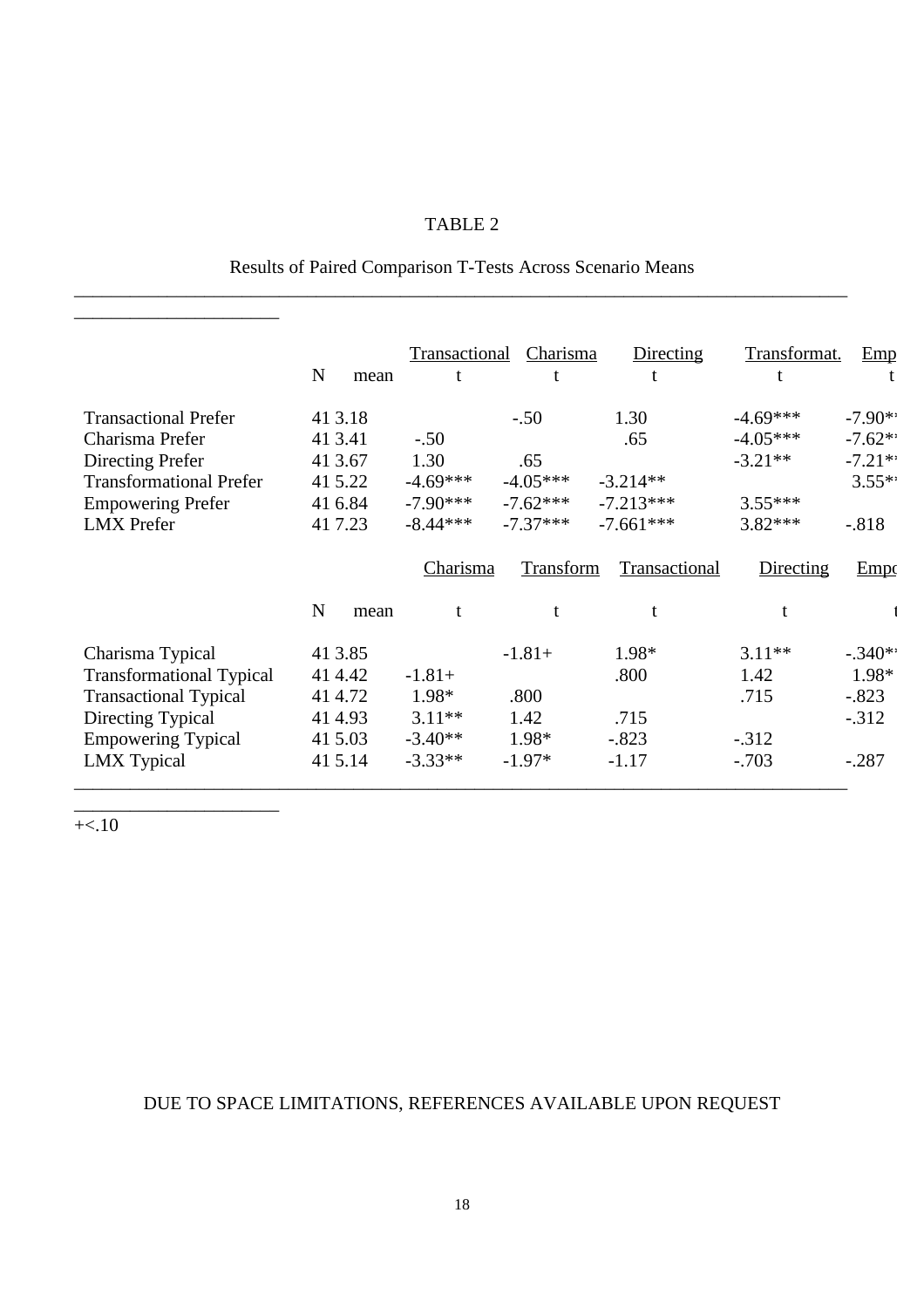#### **REFERENCES**

- Bass, B.M. (1985). *Leadership and performance beyond expectations.* New York: Free Press.
- Bass, B.M. (1990). *Bass & Stogdill's Handbook of Leadership: Theory, Research, and Managerial Applications* (3rd. ed.). New York: Free Press.

Block, P. (1987). *The empowered manager.* San Francisco, CA: Jossey-Bass.

Conger, J.A. (1989). *The Charismatic Leader*. San Francisco, CA: Jossey-Bass.

- Conger, J.A., & Kanungo, R.N. (1988). Behavioral dimensins of charismatic leadership. In J.A. Conger, R.N. Kanungo, & Assoc., *Charismatic Leadership: The elusive factor in organizational effectiveness* (pp. 78-97). San Francisco, CA: Jossey-Bass.
- Dorfman, P.W. (1996). Dimensions of national culture and effective leadership patterns: Hofstede revisited. *Advances in International Comparative Management*, 3, 127-150.
- Graen, G.B., & Uhl-Bien, M. (1995). Relationship-based approach to leadership: Development of leader-member exchange (LMX) theory of leadership over 25 years: Applying a multi-level multi-domain perspective. *The Leadership Quarterly*, 6(2), 219-247.
- Grunert , S.C., & Scherhorn, G. (1990). Consumer values in West Germany: Underlying Dimensions and cross-cultural comparison with North America. *Journal of Business Research*, 20: 97-107.

Hall, E.T., & Reed Hall, M. (1983). *Hidden Differences*. Germany: Gruner & Jahr.

- House, R.J., & Wright, N. (in press). Cross cultural research on organizational leadership: A critical analysis and proposed theory. In C. Earley & M. Erez (Eds.), *Cross cultural organizational behavior and psychology*. Thousand Oaks, CA: Sage.
- Kanungo, R.N., & Mendonca, M. (1996). Cultural contingencies and leadership in developing countries. In P.A. Bamberger, M. Erez, & S.B. Bacharach (Ed.), *Research in the sociology of organizations* (vol. 14, pp. 263-295). Greenwich, CT: JAI.
- Klein, K., & House, R.J. (1995). On fire: Charismatic leadership and levels of analysis. *The Leadership Quarterly*, 6(2)): 183-198.